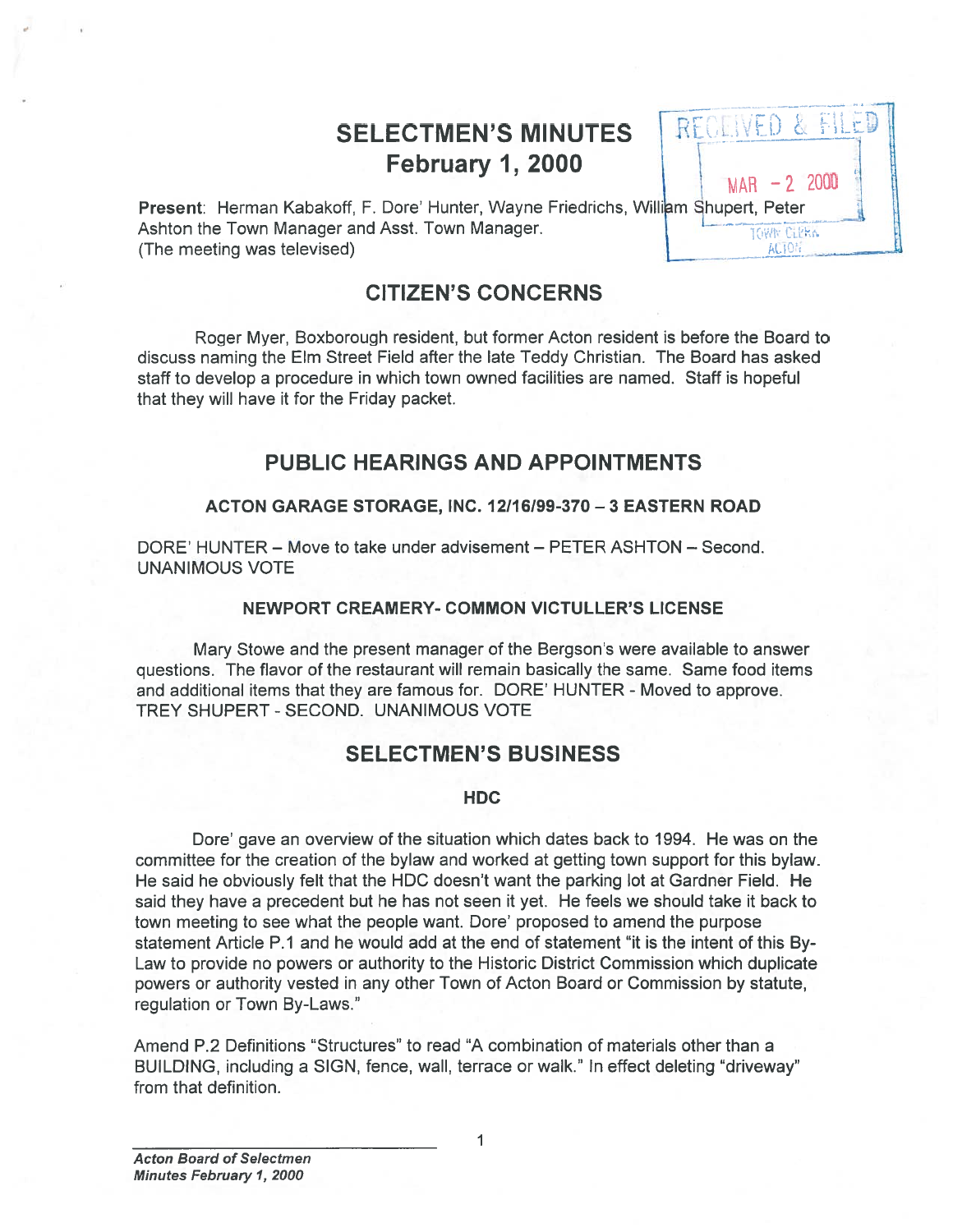Amend P, 9 Exclusions —by rewriting subsection 9.2.1 to read "Terraces, walks, driveways, sidewalks, parking lots or other paved surfaces which cover less than 30% of <sup>a</sup> lot area; other STRUCTURES substantially at grade level; and all STRUCTURES of any description at or below original grade level. ", and .. . by adding after "...Paint" in subsection 9.1.4" or other surface treatments.", and ...by adding <sup>a</sup> new subsection "9.1.8 Matters relating to traffic or pedestrian regulation on public ways and sidewalks. Dote' asked that these changes be accepted as <sup>a</sup> draft article and be submitted to Town Counsel for review.

Herman noted that we have two legal opinions that state that HDC does not have jurisdiction with regard to parking lots.

Trey said he was concerned about town boards and did not want this to escalate. He would pu<sup>t</sup> in an amendment and also make it either or, but that driveways are either in or out.

Peter feels this dispute is going on too long and we should try to take this to Town Meeting to make the decision.

Wayne — felt we needed to verify the by-laws and felt that there were other areas which also needed to be addressed. But he also feels we need to let Town Meeting make the decision.

Ms. Moran thanked them for inviting HDC tonight. She noted Dore's February 1<sup>st</sup> memo was received too late and they did not have enough time to give it <sup>a</sup> through review. She referred to the Hamilton parking lot situation and decision. They look to the State and they provided them with this case law. She said they have been consistent with their decisions on the matter. Tom Peterman said they have voted these for the last 7 years and feels they have case law to suppor<sup>t</sup> them. He spoke about the difference between <sup>a</sup> parking lot and driveways. He felt if the Town meeting were presented with these changes they would not vote to amend it.

Dore' said that he didn't think this was what Town Meeting thought they were getting into.

Anne Forbes — spoke about Council's opinions. She said there is <sup>a</sup> gray area in the bylaw and does presen<sup>t</sup> problems with clarification. She urged them to make sure they are not wasting money or time with <sup>a</sup> misinterpretation with the wording we do have.

The Board encouraged HDC to submit their views about possible changes.

#### ECONOMIC TARGET AREA

Donna Jacobs explained how we could participate in this opportunity. At the time 37 areas were noted. They have now have come up with this amended Chapter Paragraph J which allows for <sup>a</sup> regional technology area, as to whether it is <sup>a</sup> center or scattered center it is not clear. In order for us to participate we need to do it with other municipalities. A vote is needed by the Board for designation as <sup>a</sup> Target Area. It

2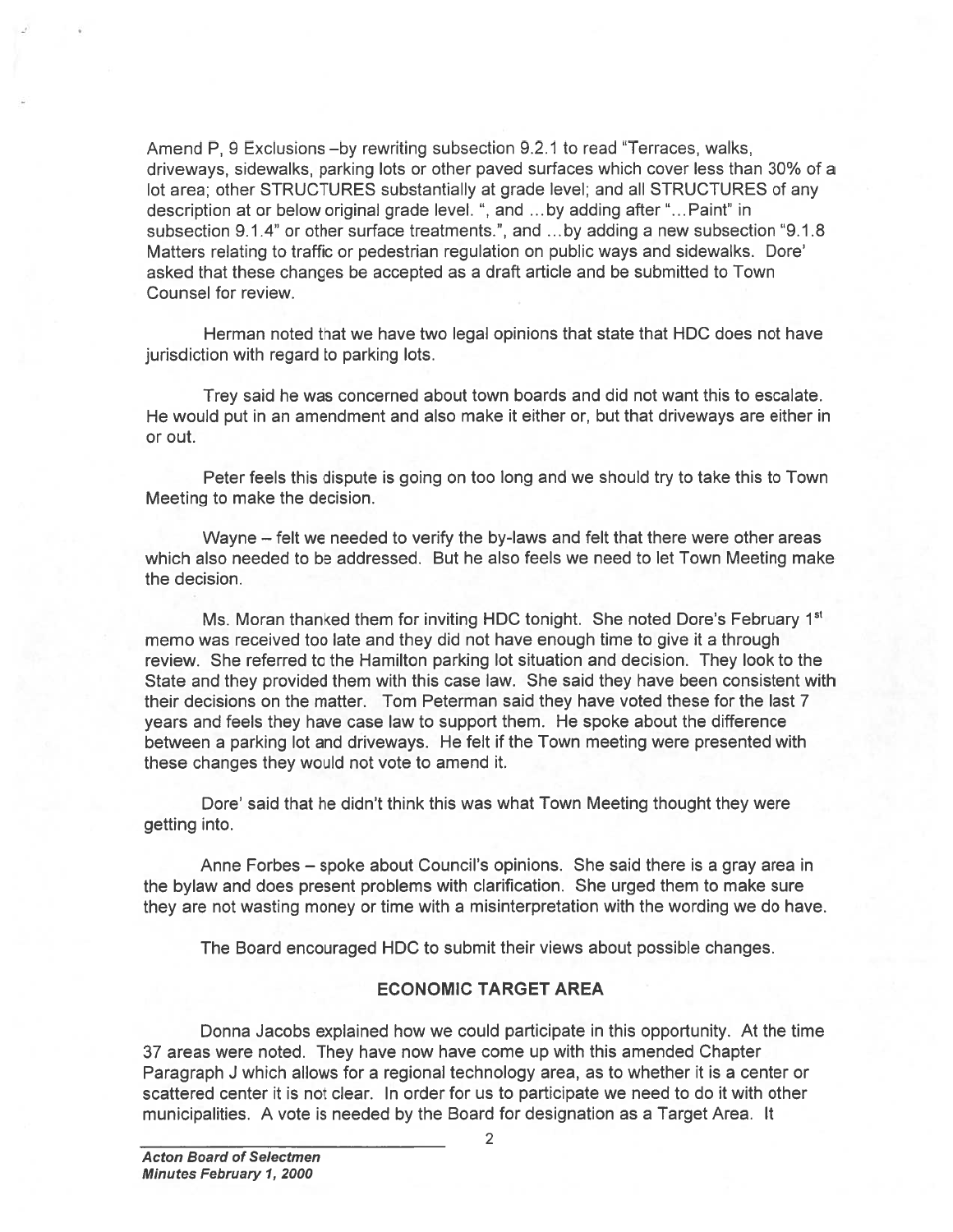requires <sup>a</sup> letter of why we want to participate and its importance to the Town. A list of potential parcels with area and build outs should be developed. There are <sup>a</sup> number of questions raised by staff and the Board. Boxborough wanted to move fairly quickly, but they were not moving as quickly as wished.

Dore' asked about our applying and then no one wants to build. Herman said the down side might be that would allow Cisco systems under the umbrella of ETA and that we have regional impacts and what's in it for Acton. He feels we need to address that, if we ge<sup>t</sup> <sup>a</sup> benefit or build <sup>a</sup> case for benefit than definitely we should go with it. But if we ge<sup>t</sup> more traffic more build outs you have to ask why do it.

Peter wanted to see the questions answered and wanted to ge<sup>t</sup> EDC'S opinion.

Dore' asked if we should talk to Boxboro to see what the impact would be on Acton.

### BUDGET DISCUSSION

Operating Budget; Peter spoke about the Sunday library hours being brought back in to the budget. PETER ASHTON — Move to fund the Sunday Library hours and to add \$23,000 to the Operating Budget. TREY SHUPERT - Second. UNANIMOUS VOTE.

Health Insurance Trust — Peter has been convinced not to push for further cuts.

Dote' had nothing on the operating budget. Wayne and Trey also had no comment on the operating budget at this time.

Herman highlighted his items for discussion. He feels Engineering Dept. items 52030 and 52190, were two areas to cut. Don urged them not to take the funds out of the budget. HERMAN KABAKOFF - Moved to reduce Engineering budget by \$6,000. PETER ASHTON - Second 1-4 Herman's motion fails.

Fin Com – DORE' HUNTER - Moved to reduce the reserve fund to \$25,000. WAYNE FRIEDRICHS - Second, 3-2 passes; Dore' and Peter no. Don urged them not to reduce or take out all together.

Highway Projects — Herman wanted to cover half of our loss in state funding. Don said we did not want to let it go and get behind. HERMAN KABAKOFF - Moved to cut paving account 58601 by 85,000. DORE' HUNTER - Second 1-4 Herman yes, others no, motion fails.

Manager's Budget — Professional Development account 52180 — HERMAN KABAKOFF -Moved to adjust account 52180 from \$20,000 to \$10,000— PETER ASHTON - Second. 1-4 Herman, yes, Motion fails.

WARRANT -Capital Articles

Trey had none to add to Herman's list. Wayne said Pamet is too premature with all that is going on. Herman would like to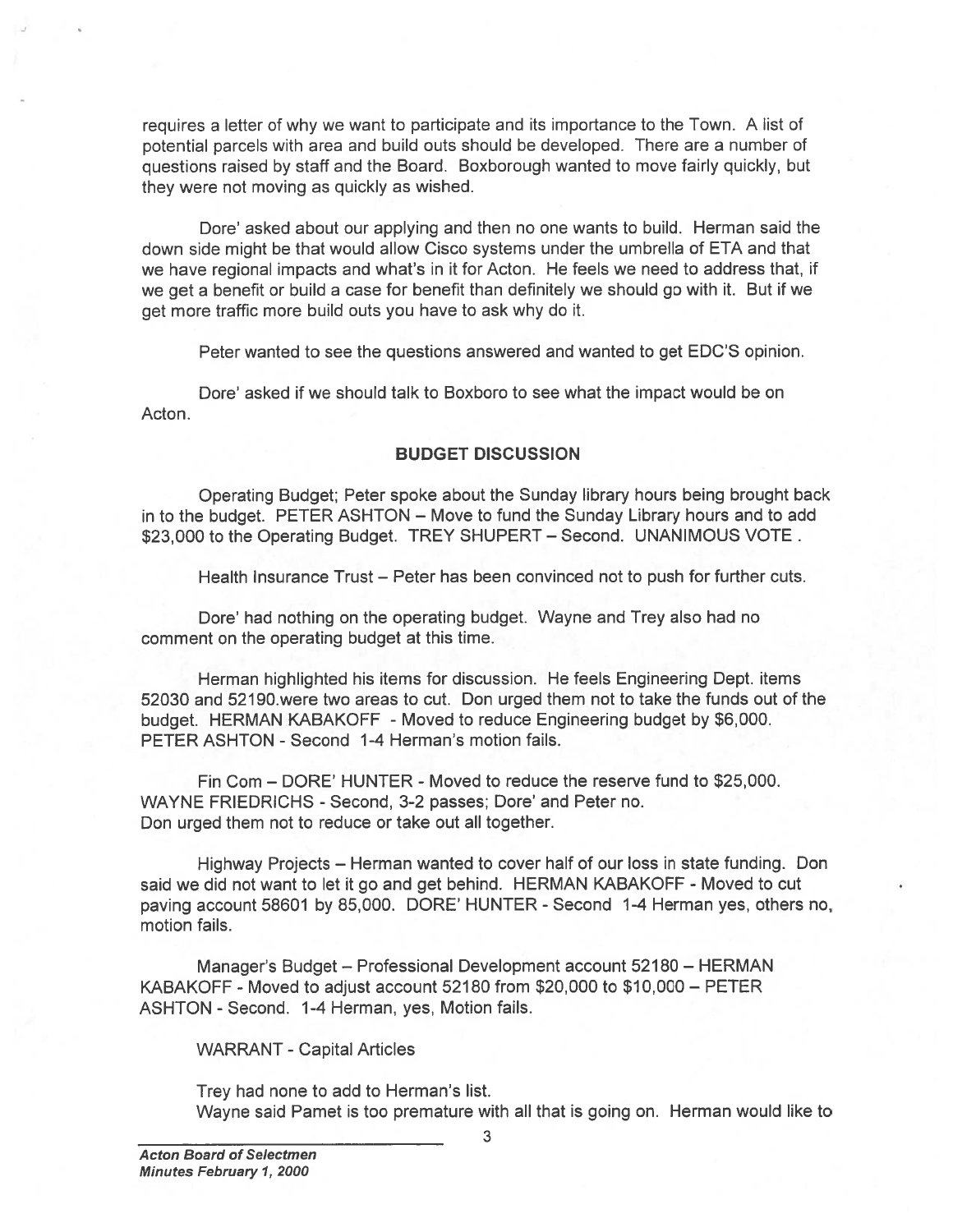see us doing this next year. Trey expresse<sup>d</sup> his concerns about the project.

WAYNE FRIEDRICHS - Moved to remove the \$60,000 for computer replacement. HERMAN KABAKOFF -SECOND- UNANIMOUS VOTE.

DORE' HUNTER — Move to melt the guns and add the 6,000 that we won't be receiving from trade in. TREY SHUPERT - Second. 4-0 Wayne abstaining. Motion Passes

Peter spoke about the parking lot lights — He was not convinced we should be spending \$33,000. He could live with the \$10,000.

Fire Chief's car — Herman said that the car has more live in it. The records show only routine service. HERMAN KABAKOFF — Moved to remove the Chief's car from Capital budget. DORE' HUNTER — Second. 3-1 and Ashton Abstaining

MUNICIPAL PROPERTIES Phones and Fire Doors: HERMAN KABAKOFF Moved to drop the \$ 25,000 overhead Doors — Drop the doors for <sup>a</sup> year or so and to fund \$15,000 for Phone System. DORE' HUNTER - Second. UNANIMOUS VOTE

Dore' wanted <sup>a</sup> thought-out vehicle replacement <sup>p</sup>lan developed by the Fire Department for future replacements.

### MEMORANDUM OF AGREEMENT GRACE PROPERTY

Wayne outlined the process, which has come forward. The contract between Mass Development and Grace asks for Town signature. They are anxious to move forward. Dore' was not sure what they wanted from the Town. It looks like we should not make promise and obligate the Town to do something they have no control over. They will still have to go through the regular regulatory process. Wayne said the memorandum commits us to nothing. Grace feels more comfortable with the Town involved.

It was decided that we need to have this agreemen<sup>t</sup> run by Town Counsel.

### OTHER BUSINESS

Herman noted the pay roll with the school has come on line and they are very happy: It was noted that the problem was at the schools with their equipment connections.

Town Manager's Review. Job knowledge, <sup>5</sup> Personal work habits — 4.9. Managerial skills 4.7 Utilization of resources 5, Communication skills 5, dependability and accountability <sup>5</sup> Professional development 4.8 Overall <sup>5</sup> thinks it is really where were at.

Wayne felt that his Increase in total base salary should be 6% up to \$115,000. This puts him in line with the Supt. of Schools and other communities. Wayne wanted to discuss <sup>a</sup> bonus, and to extend his contract

DORE' HUNTER - moved to extend the contract to three years. HERMAN KABAKOFF- Second. UNANIMOUS VOTE.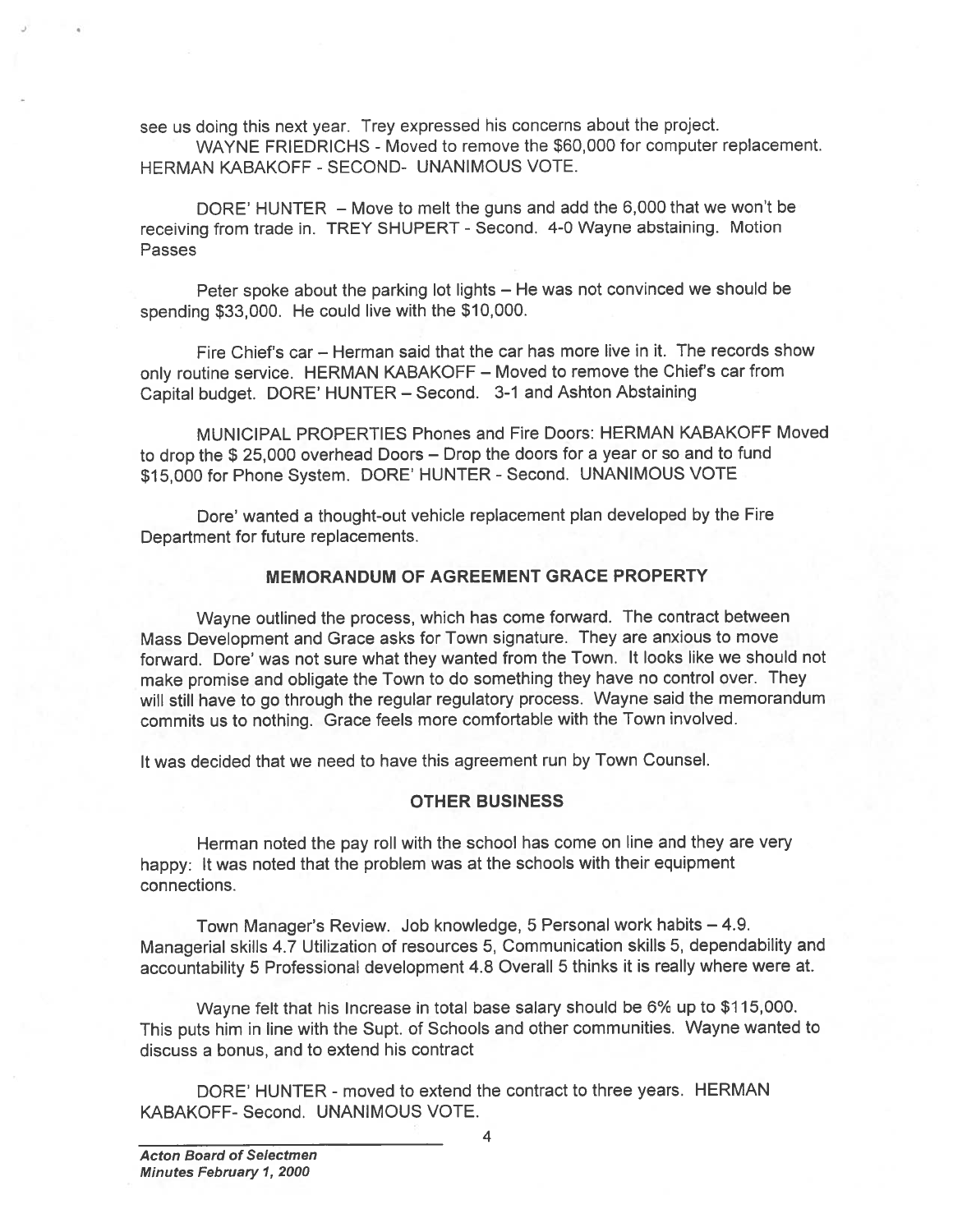Trey thanked him for keeping him up to speed as a new Board member. He thought base salary should be \$1 15,000.

WAYNE FRIEDRICHS - moved to bring up to base salary to \$115,000-DORE' HUNTER - Second. UNANIMOUS VOTE.

Bonus discussion — Dore' felt we should discuss this in the late spring to adequately address this to develop goals for him and also at the time the Board reviews its own objectives.

Dore' reminded the Board of the ALG meeting on Thursday 10 of Feb.

Trey wanted to ge<sup>t</sup> more information on the tax bill to bring in additional revenues and to pu<sup>t</sup> on Warrant.

Peter wanted us to include the senior tax rate information on warrant.

### CONSENT AGENDA

WAYNE FRIEDRICHS - Moved to approve with the exception of item  $10-$ DORE' HUNTER - Second -UNANIMOUS VOTE.

Wayne was recommending <sup>a</sup> cap for family of \$5.00

WAYNE FRIEDRICHS — Moved to cap the fee at \$5.00 per family for the NARA Winterfest— HERMAN KABAKOFF - Second. 4-1 Dore' voted no motion passes. Trey thanked him for keeping him up to speed as a<br>sught base salary should be \$115,000.<br>WAYNE FRIEDRICHS - moved to bring up to base<br>streudarly address this to develop goals for him and also<br>soun objectives.<br>Dore' reminded

# TOWN MANAGER'S REPORT

Don announced the Town's recent award at MMA for the Streetlight purchase program. Lexington and Acton worked together on this and John Murray's participation enabled us to be presented this award for innovation.

## EXECUTIVE SESSION

PETER ASHTON - Moved to go into executive session to discuss Legal strategy DORE' HUNTER - Second. All AYES

Clerk

<u>l'Il religie</u> Christine Joyce  $\bigcup$ 

Acton Board of Selectmen Minutes February 1, 2000

5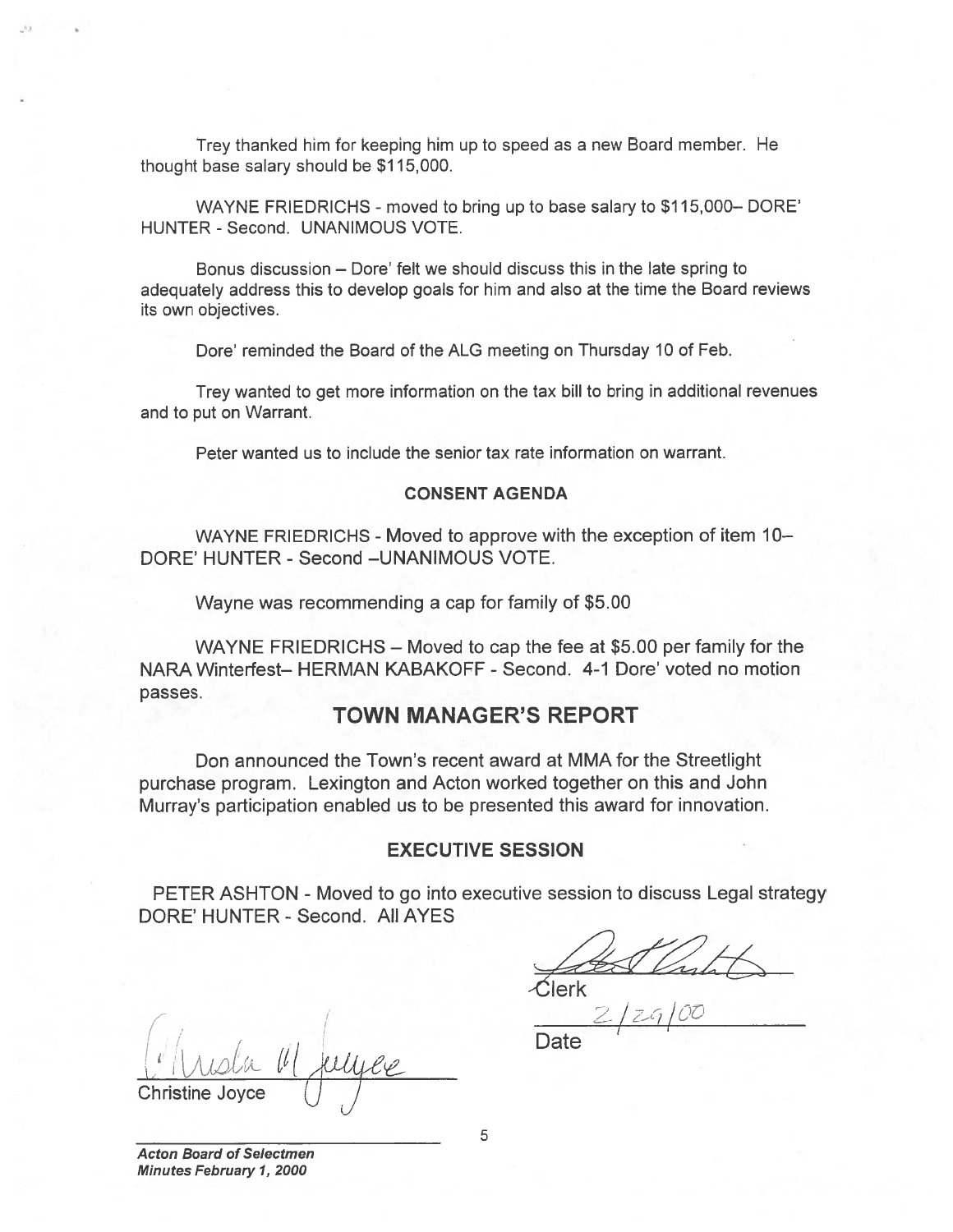January 28, 2000

TO: Board of Selectmen

FROM: Herman Kabakoff, Chairman

SUBJECT: Selectmen's Report

# AGENDA

# February 1, 2000 7:30 P.M. -Room 204

# I. CITIZEN'S CONCERNS

# II. PUBLIC HEARINGS & APPOINTMENTS

- 1. 7:33 Acton Garage Storage, Inc. 12116199-370 Site Plan, 3 Eastern Road. Enclosed please find staff comment and plan submittals for Board review.
- 2. 7:35 Newport Creamery Common Victualler License at 246 Great Road. Enclosed please find application and staff comment for your review.

# III. SELECTMEN'S BUSINESS

3. HDC — Potential Warrant Article regarding Clarification Amendment to Historic District Commission Bylaws.

4. ECONOMIC TARGET AREA — Enclosed please find materials in the subject regard, for Board consideration.

5. BUDGET DISCUSSION

6. MEMORANDUM OF AGREEMENT - Enclosed please find a proposed draft Memorandum of Agreement between Mass Development, W.R. Grace and the Town for Board consideration

7. OTHER BUSINESS

# IV. CONSENT AGENDA

8. ACCEPT MINUTES — Enclosed please find the Minutes of January 4 and 8 for Board acceptance.

9. ONE DAY LIQUOR — Enclosed please find <sup>a</sup> reques<sup>t</sup> for LeLyonnais for February 13, 2000 for Board action.

10. WINTERFEST 2000 ENTRANCE FEE — Enclosed please find <sup>a</sup> recommendation/request from the Recreation Dept. for Board consideration.